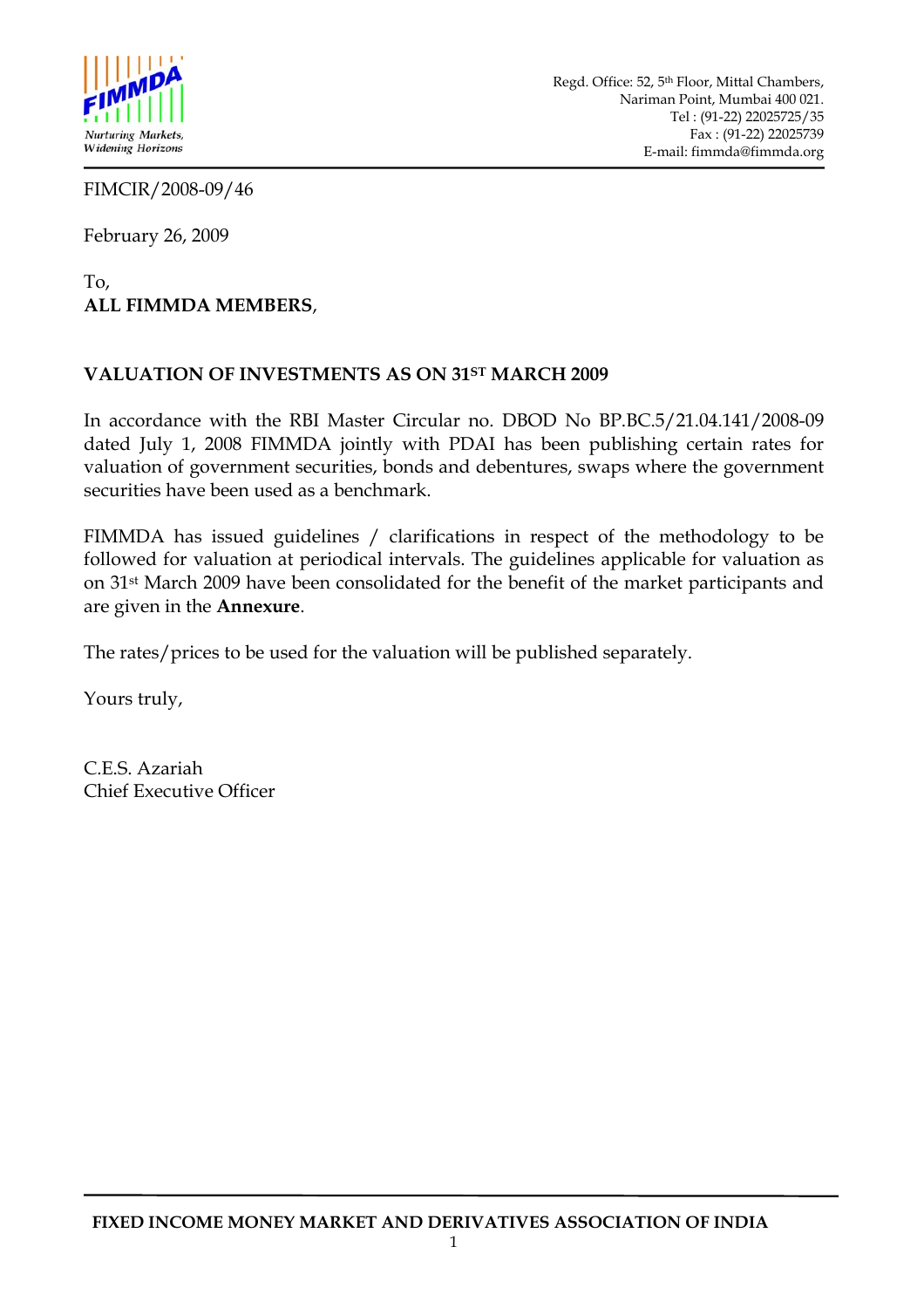

## **ANNEXURE**

#### **GUIDELINES / CLARIFICATIONS FOR VALUATION OF INVESTMENTS**

The participants should ensure that the valuation of the investment portfolio is in accordance with the guidelines / circulars issued by the Reserve Bank of India both for Banks and Primary dealers with particular reference to:

- i. RBI Master Circular- Prudential norms for classification, valuation, and operation of investment portfolio by banks dated July 1, 2008. (Para 3.5 )
- ii. RBI Master Circular Operational Guidelines to Primary Dealers dated July 1, 2008 .(Para 6.4 (i) & (iv))

## **VALUATION OF GOVERNMENT SECURITIES**

#### **Central Government Securities, which qualify for SLR**

The prices as well as the yield curve for all Central Government Securities is published by FIMMDA.

For valuation of all other securities **FIMMDA's Base Yield Curve**, which is derived from the Central Government Securities Yield Curve should be used. The Base Yield Curve starts from six-month tenor. The yield for six-month tenor would also be applicable for maturities less than six months.

#### **Central Government Securities, which do not qualify for SLR**

The Central Government Securities, which do not qualify for SLR shall be valued after adding 25 basis points (bps) to the Base Yield Curve. ( ref: note to para 3.7.1 of RBI Master Circular for banks dated July 1, 2008)

#### **State Government Securities**

The curve on which state government securities are valued is arrived at after adding 25 basis points (bps) to the Base Yield Curve.

#### **Treasury Bills**

For Banks: These securities will be valued at carrying cost. For Primary Dealers and Banks PDs: These securities will be valued on mark to market basis.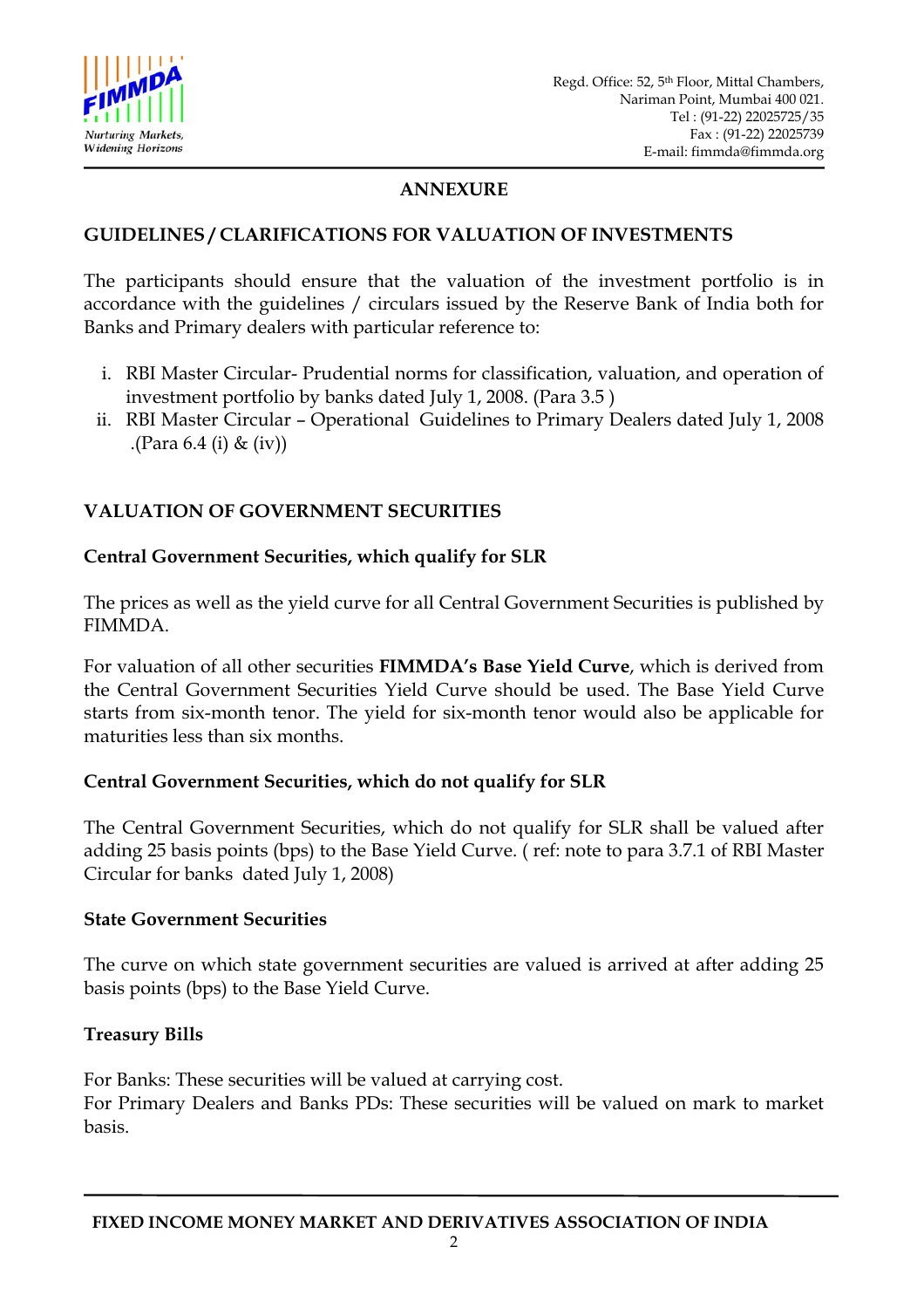

# **Other SLR bonds / securities**

Other eligible SLR bonds will be valued similar to the state government securities.

## **VALUATION OF BONDS AND DEBENTURES, OTHER THAN GOVERNMENT SECURITIES**

## **GENERAL**

- 1. FIMMDA will publish the Annualised Base Yield Curve and a matrix of credit spreads across maturities and credit ratings.
- 2. Yield and credit spreads for intermediate tenors for each curve may be arrived by linear interpolation.
- 3. The spreads must be added to the base yield corresponding to the residual maturity and not the original maturity.
- 4. Bonds with a remaining maturity of less than six months are valued on the 6 month base yield curve plus the relative credit spread.
- 5. For Bonds with residual maturity of more than 10 years , the spread of 10 years as shown in the matrix of credit spreads should be added to the yield of applicable maturity (as per the base yield curve).
- 6. FIMMDA may from time to time stipulate different spreads for any specific category if warranted. \*
	- \* Currently the following spreads will apply:
		- *Supra-national ADB Bonds would be valued at zero spread over the respective annualised gilt yield.*
- 7. Valuation of Tax free bonds guaranteed by Central Government and State Governments ( e.g. IIFCL bond). (Please see para 5 under "Bonds and debentures having special features).

# **BONDS AND DEBENTURES, WHICH ARE RATED BY A RATING AGENCY**

- 1. The rated bond is to be valued by adding the credit spreads to the Base Yield Curve (corresponding to the coupon frequency).
- 2. Where the issuer under consideration has two or more different ratings, from different rating agencies, the lowest of the ratings shall be applicable.
- 3. A rating is considered as valid only if it is not more than 12 months old as on date of valuation.

#### **UNRATED BONDS / BOND MIGRATED TO 'UNRATED' CATEGORY DURING ITS TENOR:**

Bonds and debentures, which are NOT rated by a rating agency or have become 'unrated' during their tenor, but a corresponding rated bond of the issuer exists, then:

1. The unrated bonds will be valued by marking up the credit spread by a minimum of 20 % over the equivalent rated bond of similar tenure.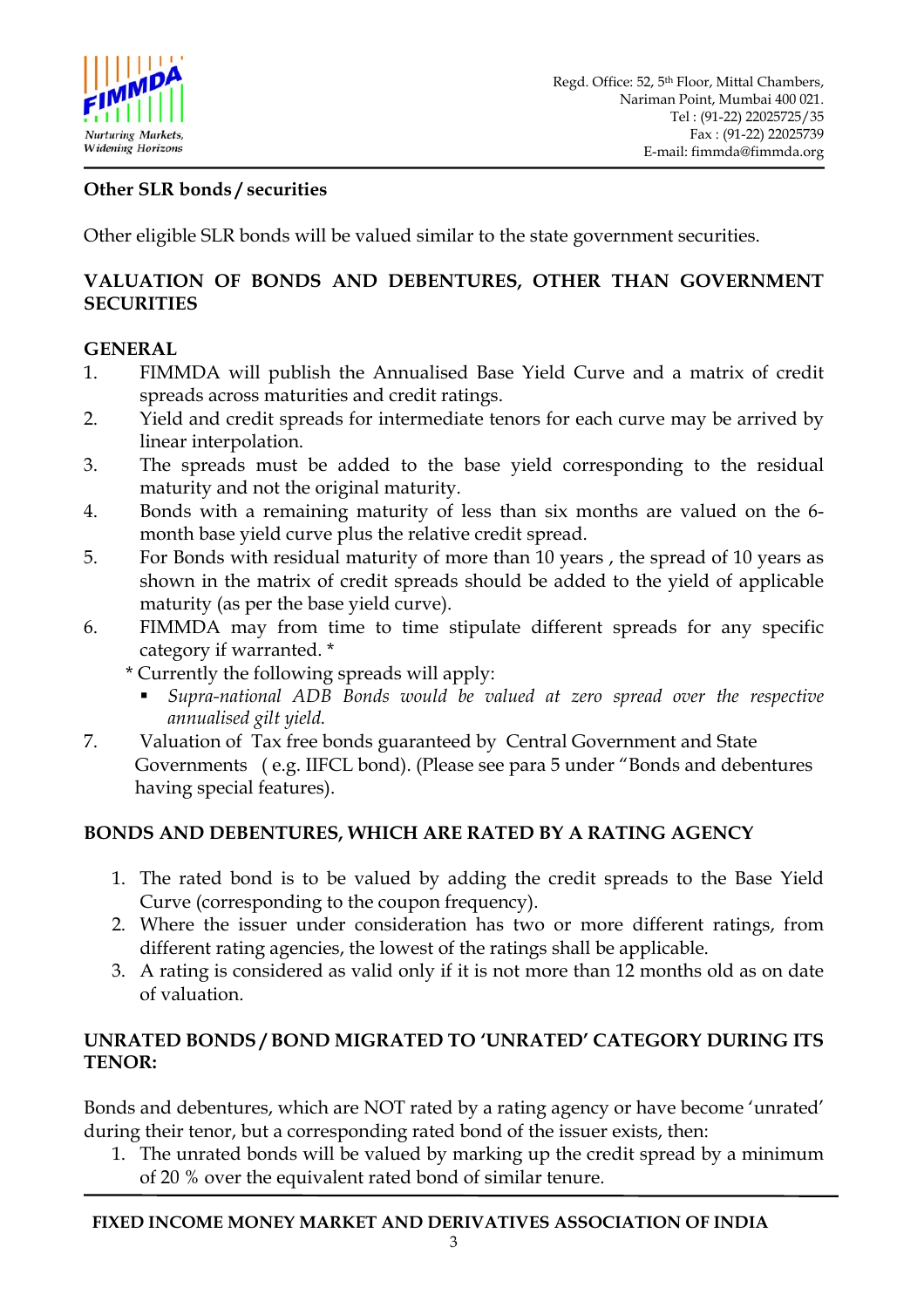

2. For the above purpose, "corresponding" would mean, if the unrated bond has a maturity of 't' years, the rated bond should have a maturity not less than t - 0.5 years. For example, if the unrated bond has a residual maturity of 3 years, then the rated bond to be treated as corresponding should have a maturity of at least 2.5 years.

# **BONDS AND DEBENTURES, WHICH ARE NOT RATED BY A RATING AGENCY, AND NO CORRESPONDING RATED BOND OF THE ISSUER EXISTS**

Anyone of the two methods, mentioned below, may be adopted.

Method I

- 1. A quick rating can be obtained from the authorized credit rating agencies.
- 2. The credit spread to be added to the annualized yield curve for this notional rating will then be marked up by 25%.

# Method II

- 1. The spread over the sovereign risk free yield curve, at the time of issue, marked up by 25% will be the applicable credit spread.
- 2. The credit spreads thus arrived at OR the current credit spreads of AAA bond of similar residual tenor, whichever is higher, should be taken and applied over the above base yield curve for valuation.
- 3. SGL Data available from 1st January 1996 at the RBI's website (www.rbi.org.in) should be used for arriving at the credit spreads at the time of issue.
- 4. In case of issues prior to January 1, 1996 the bonds will be valued at cost.

Bonds and debentures, which have become 'unrated' during its tenor, and NO corresponding rated bond of the issuer exists. In such a case highest amongst the following three spreads should be taken as the credit spreads:

- 1. Compute the spread over the sovereign yield curve, at the time of issue, marked up by 25%.
- 2. Compute the spread for the last known rating of the bond from the current spread matrix.
- 3. The current spread for AAA bond of similar tenor.

The value, thus arrived should be applied over the base yield curve for valuation.

# **BONDS / DEBENTURES HAVING SPECIAL FEATURES**

#### *1. Floating Rate Bonds*

Floating Rate Bonds are instruments where the coupon rate is variable and is calculated using a certain predetermined methodology. Crucial to the concept of a floating rate bond is the "Benchmark Rate", which is a market determined interest rate, used for the computation of the coupon rate from time to time. The frequency at which the coupon rate is reset is called the reset frequency, while the frequency at which coupon payment takes place is the coupon payment frequency.

#### **FIXED INCOME MONEY MARKET AND DERIVATIVES ASSOCIATION OF INDIA**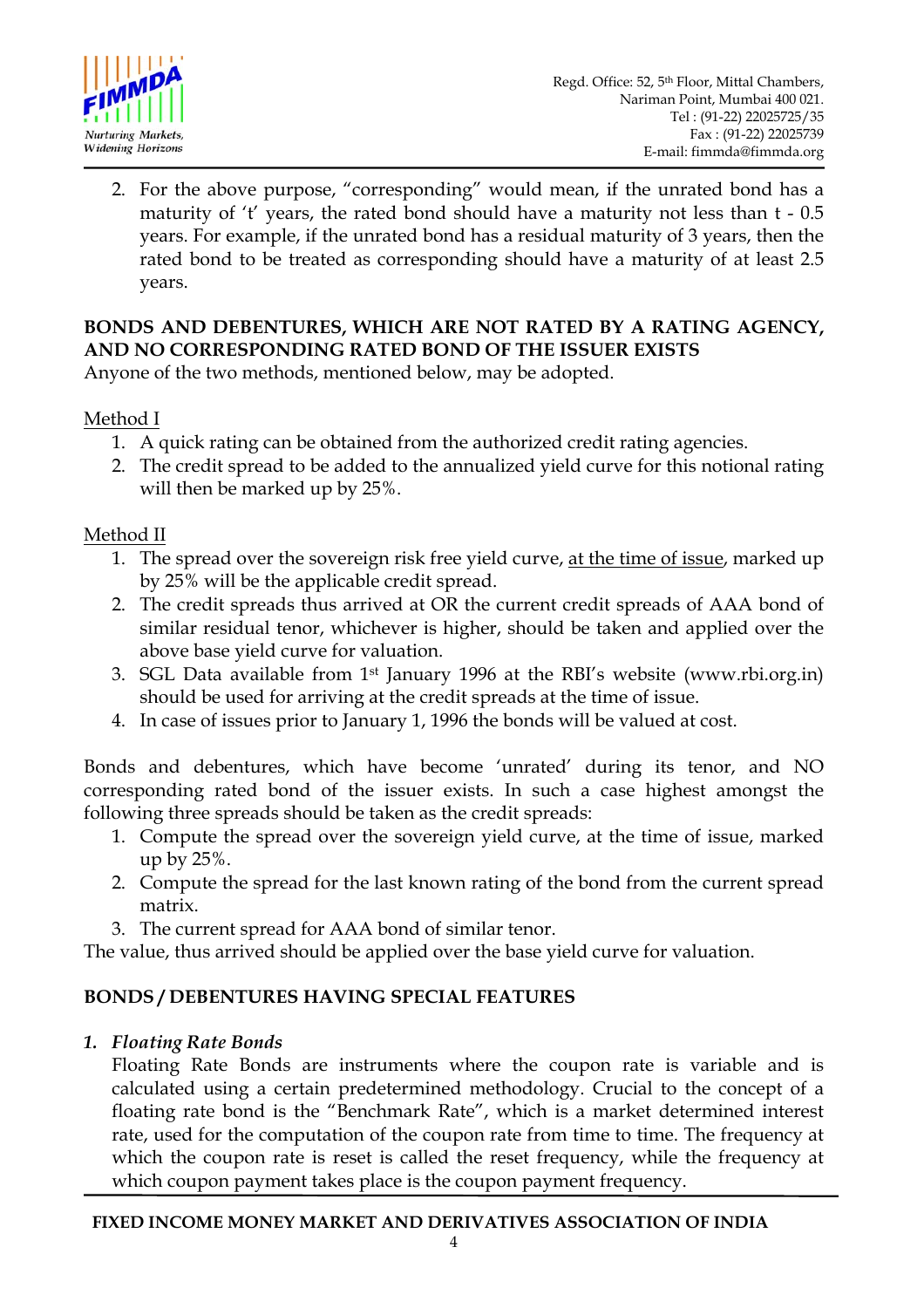

Method of Valuation of Floating Rate Bonds

- 1) Compute the forward benchmark rate for each reset date.
- 2) Using the same find the coupon (benchmark plus markup, if any) and the cash flows on the interest payment dates.
- 3) Discount these cash flows by any one of the following methods:
	- i. Discount each cash flow using the Zero-Coupon Yields for that cash flow adjusted for the credit spread corresponding to the rating of the bond.
	- ii. Discount all cash flows by the G-Sec YTM for the full maturity of the bond adjusted for the credit spread corresponding to the rating of the bond.

The zero-coupon rates may be arrived at using any recognized source viz. CCIL, FIMMDA - Bloomberg, etc.

# **Computation of the forward rate**

$$
(1+R_1)^{T_1} \times (1+F)^{(T_2-T_1)} = (1+R_2)^{T_2}
$$

Where,

 $R_1$  = zero rate for time  $T_1$ ,  $R_2$  = zero rate for time  $T_2$ , F = forward rate for period  $(T_2-T_1)$  at time  $T_1$ 

While the above formula is most accurate, an approximation may be made as follows:  $F = (R_2 \times T_2 - R_1 \times T_1) / (T_2 - T_1)$ 

# *2. Bonds with Call and Put Options:*

Where bonds have simultaneous call and put options (on the same day) and there are several such call & put options in the life of the bond, the nearest date should be taken for Price/YTM calculation.

- a. Only Callable Bonds: Bonds, which are only callable by the issuer, will be valued at yield-to- worst basis.
- b. Only Puttable Bonds: Bonds puttable by the investor should be valued at yield- tobest basis.

# *3. MIBOR linked Bonds:*

For bonds linked to MIBOR, the Overnight Index Swap (OIS) market quotes will be used to convert MIBOR into fixed rate for the outstanding tenor. The spread over MIBOR (as per the original terms of the issue) will be added to arrive at the notional fixed coupon. Then the bond will be valued similar to a fixed coupon bond and the valuation methodology given above for corporate bonds/debentures should be followed*.*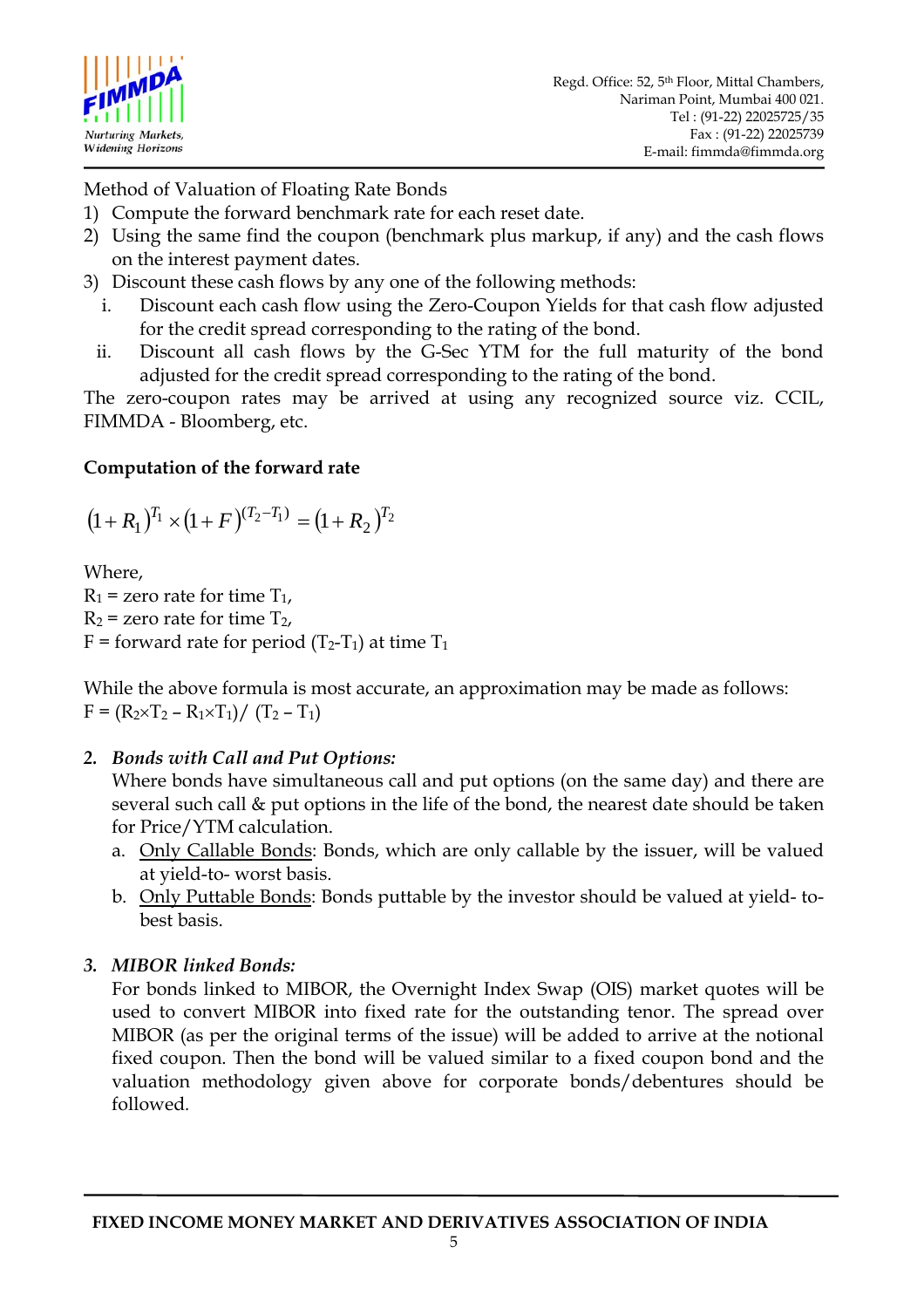

# *4. Bonds with Floor and Cap:*

Bonds with a Collar spread of 25 basis points or less will be valued like a fixed coupon bond with the coupon being the average of the cap and floor. (*Rationale: If the Collar spread is small the likelihood of the bond hitting the cap or the floor is higher and the bond would behave like a fixed coupon bond)* 

For bonds with higher collar spread, the banks should separately value the collar through any recognized model and account for the changes in the  $P \& L$  account as per rules.

## *5. Tax-Free Bonds:*

In case of Tax Free bonds, the coupon will be grossed up by a factor equal to the income tax rate applicable for the holder. Thereafter, the bond will be valued as per para 3.7.1 of RBI Master circular mentioned above. As per rules governing tax-free bonds, to get tax-free status, these bonds are to be registered in the name of the holder claiming the tax break. Merely holding the bond with the transfer from and /or postdated cheque/ warrant will not entitle the holder, tax-free status.

## *6. Preference Shares*

Preference shares should be valued as per Para 3.7.3 of the RBI Master Circular (for banks) mentioned above.

 However since dividend on Preference shares is Tax free in the hands of the investor, the valuation treatment indicated in Para 5 above (for Tax free bonds) will be applied with the proviso that the Preference share is not valued above its redemption value. (Ref Para 3.7.3 (f) of the RBI Master Circular for banks)

# *7. Priority Sector Bonds:*

Priority sector bonds issued by Financial Institutions and Public Sector Undertakings should be valued as a corporate 'AAA' rated paper.

# *8. Unrated Government guaranteed Non-SLR bonds*

They are those bonds that are issued outside the approved market-borrowing programme may be valued as follows:

- a. Spreads over the sovereign risk free yield curve, at the time of issue, will be applicable.
- b. The spread shall be marked up by 15% if the issue is more than 12 months old.
- c. SGL data, available from January 1, 1996 at RBI website (www.rbi.org.in), should be used for arriving at the credit spreads at the time of issue. In case of debenture/ bond issued prior to January 1, 1996 the bonds will be valued at cost.

# *9. Valuation of Securitised Paper*

All Securitized papers would be valued on the basis of the Base Yield Curve and Corporate Bond spread relative to the Weighted Average Maturity of the paper.

#### **FIXED INCOME MONEY MARKET AND DERIVATIVES ASSOCIATION OF INDIA**